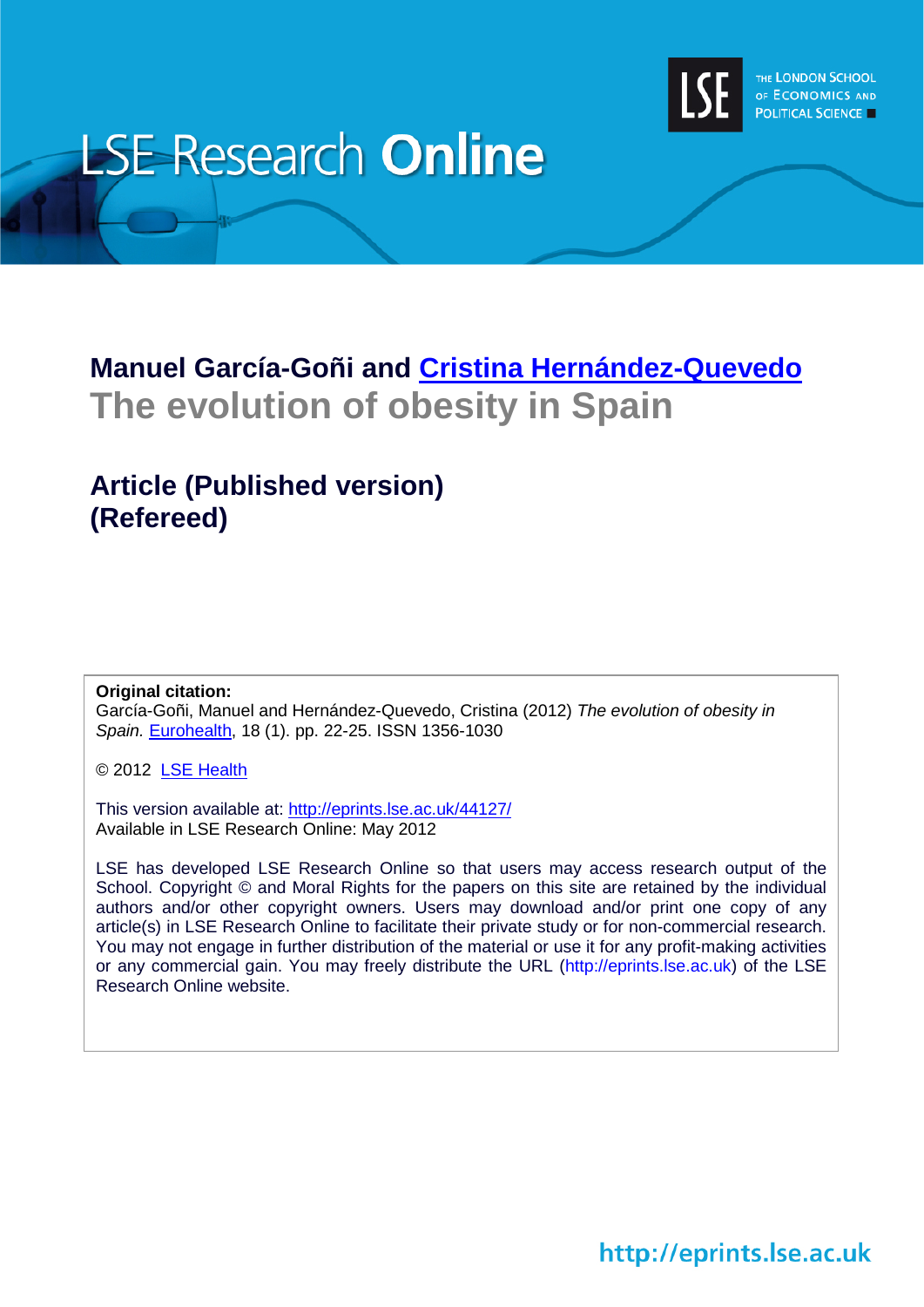# THE **EVOLUTION OF OBESITY** IN SPAIN

By: Manuel García-Goñi and Cristina Hernández-Quevedo

**Summary:** Considered the epidemic of the 21st century, obesity is a worldwide problem, affecting 260 million adults and 12 million children in the European Union (EU) alone. In Spain, adult and child obesity rates are increasing, in particular for women. Income-related inequalities in adult obesity in Spain also have increased over time, especially for women aged over 45. Although some regulatory initiatives have been approved to tackle child obesity, an evaluation of the effectiveness of alternative measures in other countries, such as "fat taxes" and improving education and availability of information for the population, would provide a better understanding of their application in the Spanish context.

#### *Keywords: Obesity, Female, Child, Inequalities, Spain*

The prevalence of chronic conditions increases with age, and it is estimated that before 2030, chronic diseases will account for 70% of the global disease burden and will be responsible for 80% of deaths across the world.**<sup>1</sup>** Although women present lower rates of mortality, there is a perception that they suffer higher levels of depression, psychiatric disorders, distress and a variety of chronic illnesses compared to men.**<sup>2</sup>**

Here, we focus our attention on obesity, which is one of the chronic illnesses considered to be the epidemic of the 21st century by the World Health Organization, given its impact on morbidity, quality of life and health care expenditure.**<sup>3</sup>** Recent data for 2010 from the International Obesity Task Force (IOTF) illustrate the worldwide dimension of the problem: 1 billion adults are overweight and around 475 million are obese. The IOTF estimates that around 200 million children of school aged five to seventeen are overweight,

of which 40–50 million are classified as obese. In the European Union, approximately 50% of adults and more than 20% of children of school age are overweight or obese, corresponding to 260 million adults and more than twelve million children.

Spain is not an exception in the European context. According to the World Health Organization, Spain is one of the countries in the EU with the greatest prevalence of overweight (and obese) children. In addition, Spain is one of the countries where this condition has increased more substantially.**<sup>4</sup>**

### **Trends and inequalities in obesity in Spain**

Evidence from the Spanish Health Survey shows how obesity prevalence, measured as a Body Mass Index greater than 30  $\text{kg/m}^2$ , has substantially increased over time for the population aged over sixteen (**see Figure 1**). Although initially,

**Manuel García-Goñi** is Associate Professor, Department of Applied Economics II, Universidad Complutense de Madrid, Spain. **Cristina Hernández-Quevedo** is Technical Officer, European Observatory on Health Systems and Policies, London School of Economics and Political Science, UK. Email: [C.Hernandez-Quevedo@](mailto:C.Hernandez-Quevedo%40lse.ac.uk?subject=) [lse.ac.uk](mailto:C.Hernandez-Quevedo%40lse.ac.uk?subject=)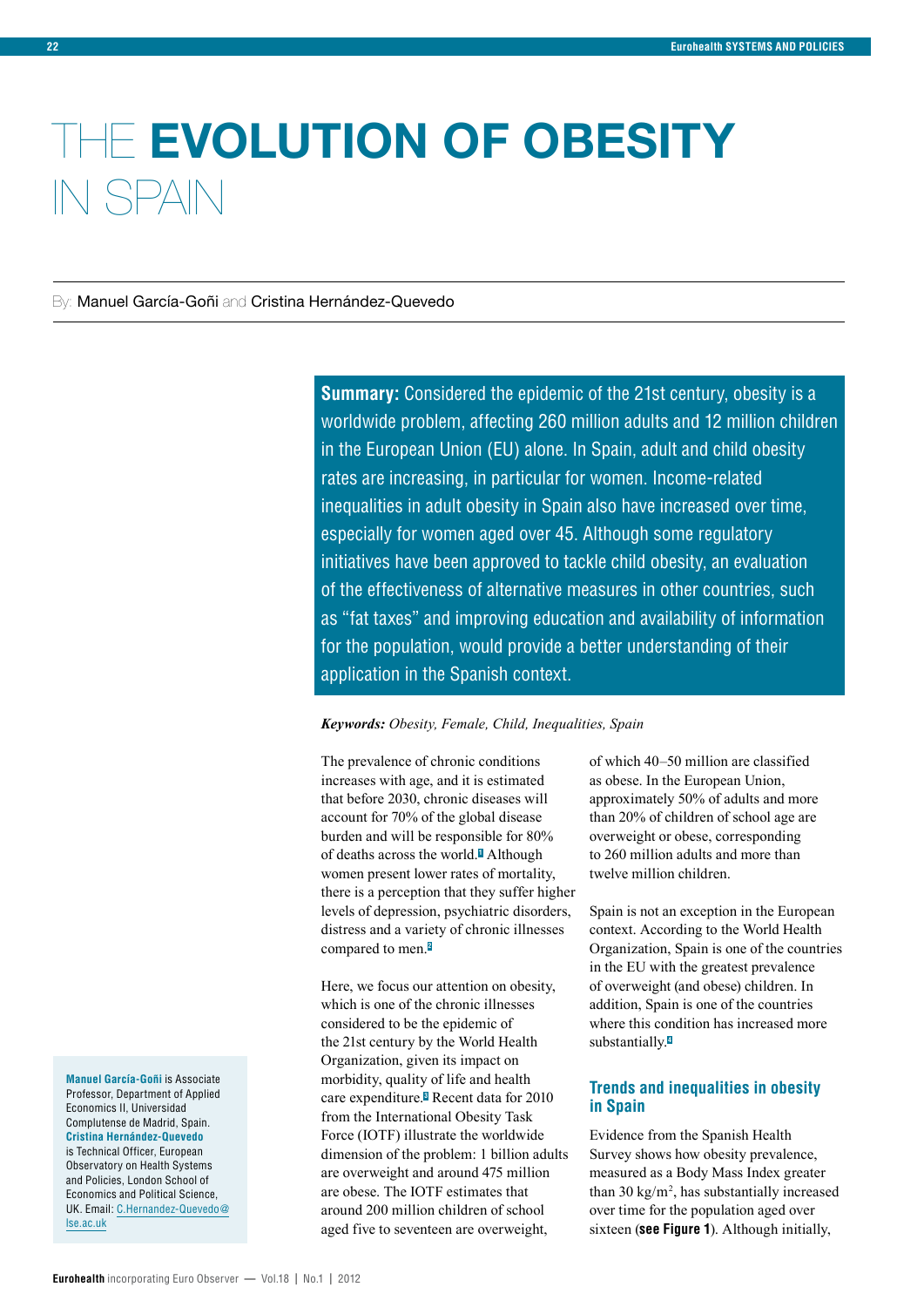

in 1987, there was a higher prevalence of obesity for women compared to men, a trend maintained throughout most of the period considered, in 2006, the prevalence rate was slightly lower for women compared to men.**<sup>5</sup>** However, as these data are self-reported, they may not be providing the true picture. As Gil and Mora<sup>®</sup> show, self-perceived weight is underestimated, especially among women, and the size of that bias could be interpreted as the degree of women's dissatisfaction with their own body image.

# Fig. 1<br>
Significant<br>
Dignificant<br>
Dignificant<br>
Dignificant<br>
Dignificant<br>
Dignificant<br>
Dignificant<br>
Dignificant<br>
Dignificant<br>
Dignificant<br>
Dignificant<br>
Dignificant<br>
Dignificant<br>
Dignificant<br>
Dignificant<br>
Dignificant<br>
Dignif significant nequaliti obesity suffered by women aged 45 or under

In Spain, not only do women present a higher prevalence of obesity over time, but being female is also relevant when inequalities in obesity are measured. A recent study by Costa-Font et al.**<sup>7</sup>** has shown evidence of income-related inequalities in obesity in Spain for the years 1987 and 2006, although patterns differ by gender and age groups. Inequalities in obesity for both men

and women are concentrated among the poorest individuals in society, especially among women, for whom inequalities have tripled during the period of study. Results by age group confirm that the above patterns remain for all subgroups, with significant inequalities in obesity suffered by women aged 45 or under in 2006. Hence, women at the bottom of the income distribution scale, aged 16–45, suffer more from obesity. Results also show that while income-related inequalities were similar for both men and women in 1987, by 2006, their magnitude had remained relatively stable for men while for women, these inequalities nearly tripled. Moreover, compared to men, the inequalities for women in 2006 were three times higher (**see Figure 2**).

These results are in line with results obtained for other countries such as England, where there is evidence of income-related inequalities in obesity for both women and men during the period 1997 to 2007. In England, the magnitude of income-related inequalities in health for female individuals was three times higher than for men in 1997, and they have not decreased over time, while for men, income-related inequalities in obesity are no longer significant.**<sup>7</sup>**

Whether these inequalities are persistent over time and hence, are also shown by children in Spain, is of special interest as the prevalence of obesity in children is the most important determinant of the

prevalence of obesity in adults. Spain presents the second highest prevalence of both obesity and being overweight in children in Europe.**<sup>8</sup>**

### **Child obesity trend in Spain**

There have been a few studies providing data on the prevalence of obesity and overweight children in Spain. Deriving such data is controversial, as the Body Mass Index has to be considered together with both the age and sex of the child. Some studies on child obesity in Spain allow for international comparison following the IOTF methodology. These are the ENKID Programme (1999), developed in the late 1990s, and the PERSEO Programme, with data obtained in 2007 and 2009.

# 9.<br>
evolution of<br>
obesity in<br>
children<br>
pending on<br>
gender<br>
we us two important<br>
the prevalence of chesity. evolution obesity in children ener gender

These studies give us two important lessons. Firstly, the prevalence of obesity in children has increased in the last decade. Thus, in the Spanish regions for which we have data, the prevalence of obesity was 8.11% for children aged six to nine, and about 7.93% for children aged ten to thirteen in 1999.**<sup>9</sup>** These rates had increased to 10.79% in 2007, and 9.66% in 2009 for the two groups respectively.**10** Although other sources (albeit no international comparisons are feasible) show that the prevalence rate has stabilised in recent years **<sup>11</sup>** compared to the rapid increase in earlier decades (from the 1980s) **<sup>12</sup>**, there are increasing concerns in the Spanish public health arena, particularly, as mentioned above, childhood prevalence is a determinant of adult obesity.

Secondly, these studies show the different levels and evolution of obesity in children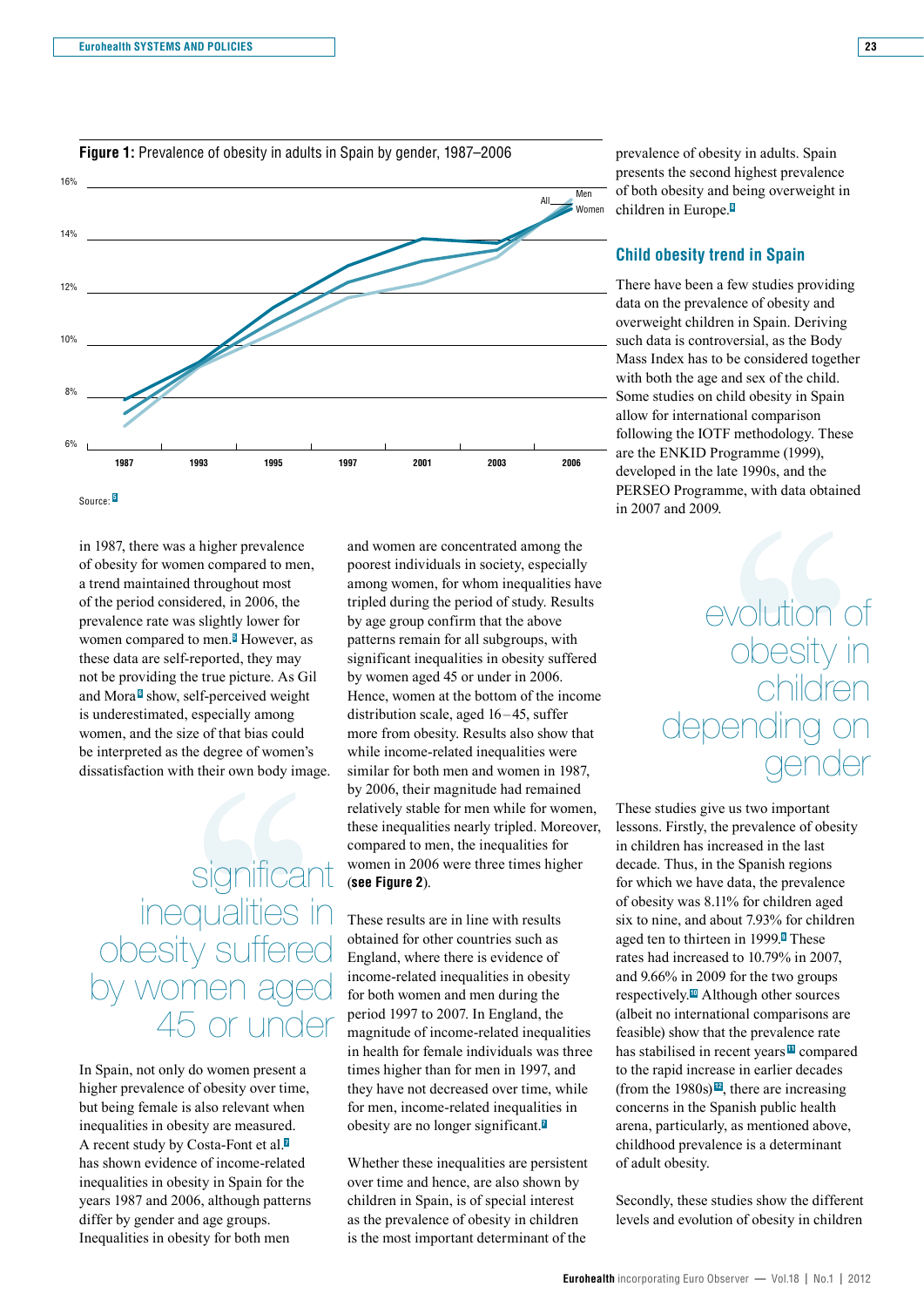

### **Figure 2:** Income-related inequalities in obesity in Spain, 1987 and 2006 by gender

Source: **<sup>5</sup>**

Note: Results from Costa-Font, et al. **<sup>7</sup>** , are based on the Concentration Index (CI), which is a measure of association between the health-lifestyle variable considered and the ranking of individuals by socioeconomic status. A negative (positive) CI indicates that the lifestyle factor is disproportionately concentrated within the poorest (richest) individuals of the society. Although results are negative for the CIs obtained in Costa-Font, et al. **<sup>7</sup>** , here we present them in absolute terms to facilitate comparison.

depending on gender. The prevalence of obesity was high in boys aged 6 to 9 and 10 to 13 in 1999 (12.06% and 6.77%, respectively, according to data from the ENKID programme), while its level was significantly lower for girls in those age ranges (7.82% and 2.71%, respectively).**<sup>9</sup>** However, about one decade later, according to data from the PERSEO Programme, the prevalence rate for obesity is fairly similar for both boys and girls, having remained stable for boys but increased significantly in the case of girls (11.13% for boys and 10.45% for girls aged six to nine years in the population of reference in 2007; and 10.01% for boys and 9.29% for girls aged ten to thirteen years in the population of reference in 2009).

Hence, since 1999 the child obesity prevalence rate increased substantially, with the exception for boys aged six to nine, especially for girls.

### **Moving forward**

In Spain, a lifestyle change has taken place, together with an increase in the labour market participation of women. This has implied an increase in calorie intake due, among other reasons to the greater use of pre-cooked food or a reduction in its relative price.

Moreover, human energy expenditure has been reduced with less physical effort associated with production processes, the mechanisation of domestic tasks and the availability of transportation that has substituted for walking.

Since the late 1990s, some programmes and strategies have been developed to tackle obesity, such as the NAOS (Nutrition, Physical Activity and Obesity prevention) strategy by the Spanish Ministry of Health. Established in 2005, the strategy focuses on promoting healthy nutrition and physical activity, with special attention given to the lowest socioeconomic groups.

On 16 June 2011, the Spanish Law on Food Safety and Nutrition was passed by Parliament, containing measures related to combating child obesity and promoting healthy diets. Measures include: establishing a legal framework for implementing the NAOS strategy and the creation of an Observatory to study nutrition and obesity. The Observatory is charged with undertaking periodic analysis of the nutritional situation of the population and the evolution of obesity, reporting on policy evolution, providing the required evidence for policy design, and promoting education on nutrition and the benefits of physical activity.

In addition, the Law will establish mechanisms to monitor food served in schools; regulate the type of food and drinks sold in education centres; and facilitate the provision of information on food habits and physical activity by health services. A code of practice that regulates the advertising of food and drinks targeted at children under fifteen also has been implemented.

# ed.<br>Colucing the<br>Spread of<br>Desity, with<br>al attention<br>Tild obesity<br>Spain has started a reducing the spread of obesity, with becial attention child obesity

With this Law, Spain has started a regulatory phase with the objective of reducing the spread of obesity, with special attention to child obesity, through educational and health system activities. However, there is a need to complement these measures with decisions at the private level, e.g. within the family environment, and to ensure that the scale of the problem is acknowledged by the population. In this respect, the current regulatory actions need complementary measures in the long-term. If income is a determining factor of the prevalence of obesity, the design of economic policies that promote healthy habits in the lowest income groups are required, and for that purpose, an evaluation of the effectiveness of measures such as the so-called "fat taxes" in Norway, Denmark and the US, should give us some guidance. However, jointly with the influence of inequalities in the distribution of income, inequalities in education are also related to obesity. This is particularly important for women, given that greater educational levels are associated with a lower prevalence of obesity and being overweight, although in the case of men, this relationship is not well documented.**13** Existing evidence tells us two things: firstly, the worse-off are those more affected by the prevalence of obesity; secondly, individuals who